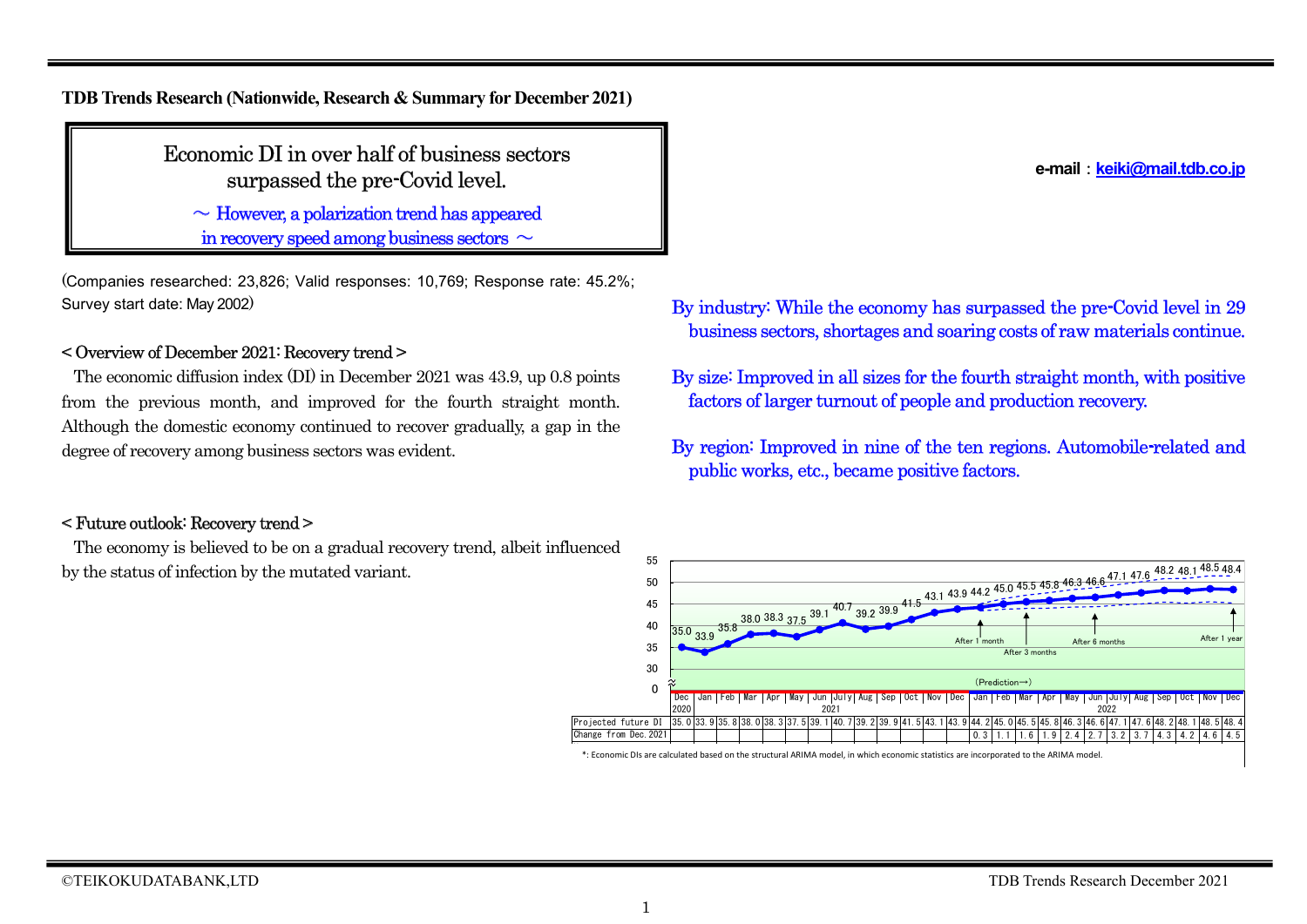# Economic Diffusion Index (Economic DI)1/2

|                             |  |  |                                                                                                       |  |  |  | Dec-20 Jan-21 Feb-21 Mar-21 Apr-21 May-21 Jun-21 Jul-21 Aug-21 Sep-21 Oct-21 Nov-21 Dec-21            | Ratio to the<br>Previous<br>Month |
|-----------------------------|--|--|-------------------------------------------------------------------------------------------------------|--|--|--|-------------------------------------------------------------------------------------------------------|-----------------------------------|
| Total                       |  |  |                                                                                                       |  |  |  | 35, 0   33, 9   35, 8   38, 0   38, 3   37, 5   39, 1   40, 7   39, 2   39, 9   41, 5   43, 1   43, 9 | 0.8                               |
| Large Firms                 |  |  |                                                                                                       |  |  |  | $37, 4$ 36, 3 38, 2 40, 2 40, 8 40, 2 41, 9 42, 9 41, 4 42, 5 43, 8 45, 7 45, 9                       | 0.2                               |
| Small to Medium-sized Firms |  |  | 34, 5   33, 4   35, 3   37, 5   37, 7   36, 9   38, 5   40, 2   38, 8   39, 4   41, 0   42, 5   43, 5 |  |  |  |                                                                                                       | 1. O                              |
| Micro Firms                 |  |  | 34, 2 32, 8 34, 7 36, 7 36, 3 35, 6 37, 1 38, 4 37, 4 38, 7 40, 0 41, 3 42, 1                         |  |  |  |                                                                                                       | 0.8                               |

|                                  |                                                      | $Dec-20$    | $Jan-21$    |             |             |      |                     | Feb-21 Mar-21 Apr-21 May-21 Jun-21 Jul-21 Aug-21 Sep-21 Oct-21 Nov-21 Dec-21 |      |      |             |      |      |      | Ratio to the<br>Previous<br>Month |
|----------------------------------|------------------------------------------------------|-------------|-------------|-------------|-------------|------|---------------------|------------------------------------------------------------------------------|------|------|-------------|------|------|------|-----------------------------------|
| Agriculture, Forestry, Fisheries |                                                      | 35.4        | 30.9        | 33.8        | 35.0        | 37.5 | 37.7                | 39.1                                                                         | 38.5 | 37.0 | 38.1        | 41.1 | 42.6 | 38.2 | 4.4                               |
| Finance                          |                                                      | 35.6        | 36.1        | 38.3        | 39.2        | 38.3 | 39.5                | 41.7                                                                         | 42.8 | 39.7 | 41.5        | 43.0 | 43.3 | 43.8 | 0.5                               |
| Construction                     |                                                      | 40.9        | 39.4        | 40.6        | $41.6$ 41.4 |      | 40.0                | 41.6                                                                         | 42.7 | 42.5 | 43.7        | 44.7 | 45.4 | 45.2 | $\triangle$ 0.2                   |
| Real Estate                      |                                                      | 36.4        | 35.5        | 38.3        | 40.6        | 40.8 | 39.4                | 40.9                                                                         | 41.8 | 39.4 | 42.6        | 43.6 | 44.7 | 46.7 | 2.0                               |
|                                  | 32.5                                                 | 30.7        | 30.8        | 34.4        | 35.2        | 33.6 | 34.0                | 35.5                                                                         | 32.8 | 34.1 | 38.1        | 39.6 | 40.8 | 1.2  |                                   |
|                                  | Textile, Textile Products, Clothing                  | 26.1        | 24.5        | 26.0        | 26.8        | 28.7 | 29.2                | 29.3                                                                         | 31.0 | 29.3 | 28.2        | 30.2 | 31.4 | 34.1 | 2.7                               |
|                                  | Construction Materials, Furniture,                   | 36.0        | 37.3        | 37.2        | 37.8        | 39.3 | 38.6                | 40.1                                                                         | 42.5 | 41.2 | 42.7        | 43.7 | 44.9 | 46.4 | 1.5                               |
|                                  | Ceramics, Stone and Clay Products                    |             |             |             |             |      |                     |                                                                              |      |      |             |      |      |      |                                   |
|                                  | Pulp, Paper and Paper Products                       | 29.3        | 27.6        | 29.4        | 33.0        | 34.3 | 33.5                | 34.9                                                                         | 37.2 | 36.6 | 36.2        | 39.3 | 41.4 | 42.9 | 1.5                               |
|                                  | Publishing, Printing                                 | 21.8        | 20.2        | 22.2        | 26.0        | 27.2 | 24.2                | 27.1                                                                         | 27.4 | 25.6 | 27.1        | 29.4 | 30.2 | 32.1 | 1.9                               |
| Manufacturing                    | Chemical                                             | 39.3        | 38.0        | 40.9        | 43.3        | 44.2 | 44.3                | 44.5                                                                         | 46.3 | 45.0 | 41.9        | 42.6 | 45.7 | 46.7 | 1.0                               |
|                                  | Steel, Nonferrous Metals, Mining                     | $34.3$ 33.9 |             | 37.0        | 39.3        | 40.5 | 39.9                | 43.4                                                                         | 46.4 | 45.1 | 43.8        | 44.2 | 45.9 | 46.4 | 0.5                               |
|                                  | General Machinery                                    | 33.5        | 33.6        | 36.9        | 41.2        | 42.1 | 42.2                | 43.7                                                                         | 45.9 | 46.6 | 46.2        | 47.2 | 47.8 | 49.1 | 1.3                               |
|                                  | Electrical Machinery                                 | 35.5        | 36.1        | 39.6        | 42.6        | 43.2 | 42.8                | 45.0                                                                         | 46.8 | 45.9 | 45.8        | 47.5 | 47.0 | 48.5 | 1.5                               |
|                                  | Transportation Machinery, Equipment                  | 40.1        | 40.1        | 40.3        | 45.3        | 45.2 | 45.3                | 47.1                                                                         | 50.6 | 48.2 | 37.6        | 37.7 | 43.4 | 45.6 | 2.2                               |
|                                  | Precision Machinery,                                 | 37.1        | 37.9        | 42.4        | 44.6        | 45.6 | 48.7                | 49.1                                                                         | 50.5 | 50.9 | $50.8$ 50.4 |      | 49.8 | 53.0 | 3.2                               |
|                                  | Medical Instruments and Equipment                    |             |             |             |             |      |                     |                                                                              |      |      |             |      |      |      |                                   |
|                                  | Other                                                | 31.9        | 31.5        | 31.4        | 34.1        | 35.3 | 33.0                | 34.1                                                                         | 37.6 | 33.9 | 35.3        | 35.5 | 36.9 | 41.1 | 4.2                               |
|                                  | Total                                                | 33.9        | 33.4        | 35.6        | 38.5        | 39.5 | 39.0                | 40.6                                                                         | 42.7 | 41.5 | 40.7        | 42.1 | 43.6 | 45.1 | 1.5                               |
|                                  | Food, BEWerages                                      | 29.5        | 26.8        | 29.2        | 30.7        | 30.1 | 29.4                | 30.7                                                                         | 31.3 | 29.1 | 29.8        | 33.0 | 36.9 | 38.2 | 1.3                               |
|                                  | Textile, Textile Products, Clothing                  | 22.7        | 21.2        | 19.8        | 23.9        | 23.1 | 21.7                | 22.5                                                                         | 22.8 | 21.2 | 22.4        | 24.5 | 27.4 | 29.3 | 1.9                               |
|                                  | Construction Materials,                              |             |             |             |             |      |                     |                                                                              |      |      |             |      |      |      |                                   |
|                                  | Furniture, Ceramics,                                 |             | $36.1$ 34.7 |             |             |      |                     | 34.8 36.7 37.2 36.5 36.3 37.8 37.7                                           |      |      | $39.6$ 39.9 |      | 42.6 | 42.4 | $\triangle$ 0.2                   |
|                                  | Stone and Clay Products                              |             |             |             |             |      |                     |                                                                              |      |      |             |      |      |      |                                   |
| Wholesale                        | Paper Products, Stationery, Books                    | 28.3        | 26.3        | 29.3        | 32.2        | 32.4 | 30.6                | 31.4                                                                         | 31.2 | 29.2 | 29.6        | 31.8 | 35.0 | 34.2 | $\triangle$ 0.8                   |
|                                  | Chemical                                             | 35.7        | 34.3        | 37.7        | 39.1        | 40.9 | 40.7                | 42.0                                                                         | 42.4 | 40.7 | 42.2        | 44.2 | 45.3 | 45.3 | 0.0                               |
|                                  | Recycled Resources                                   | 44.4        | 45.6        | 42.4        | 45.4        | 55.1 | 53.4                | 52.0                                                                         | 53.7 | 51.4 | 51.8        | 53.4 | 52.9 | 52.8 | $\triangle$ 0.1                   |
|                                  | Steel, Nonferrous Metals,<br>34.0<br>Mining Products |             | 32.6        | 33.4        |             |      | 36.0 37.2 37.5 38.7 |                                                                              | 41.1 | 41.1 | $41.6$ 41.6 |      | 43.2 | 45.2 | 2.0                               |
|                                  | Machinery, Equipment                                 | 34.4        | 34.6        | 36.7        | 39.5        | 40.1 | 39.0                | 40.7                                                                         | 43.1 | 41.3 | 41.8        | 42.6 | 44.4 | 44.7 | 0.3                               |
|                                  | 31.6                                                 | 29.0        | 31.3        | 34.4        | 34.1        | 32.2 | 35.5                | 36.6                                                                         | 33.0 | 34.4 | 37.8        | 39.7 | 40.1 | 0.4  |                                   |
|                                  | Total                                                | 32.8        | 31.6        | $33.3$ 35.8 |             |      | 36.2 35.3 36.8      |                                                                              | 38.3 | 36.6 | 37.6        | 39.1 | 41.3 | 41.8 | 0.5                               |

.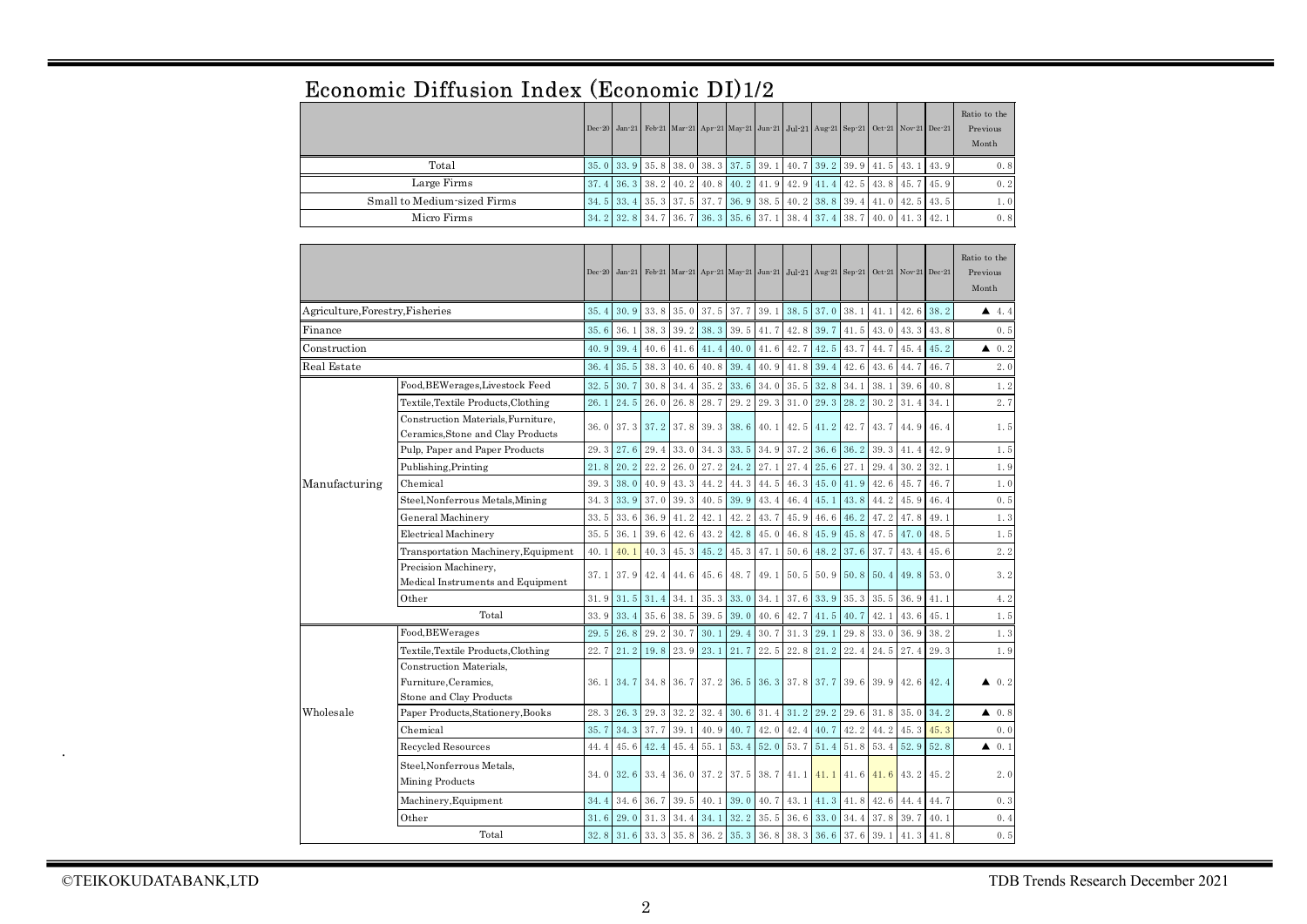|                                       |                                                                         | $Dec-20$ |      |      |           |               |      |           | Jan-21 Feb-21 Mar-21 Apr-21 May-21 Jun-21 Jul-21 Aug-21 Sep-21 Oct-21 Nov-21 Dec-21 |      |      |      |      |      | Ratio to the<br>Previous<br>Month |
|---------------------------------------|-------------------------------------------------------------------------|----------|------|------|-----------|---------------|------|-----------|-------------------------------------------------------------------------------------|------|------|------|------|------|-----------------------------------|
|                                       | Food, BEWerages                                                         | 34.6     | 33.8 | 33.1 | 34.1      | 32.8          | 32.6 | 34.9      | 37.5                                                                                | 36.0 | 33.1 | 38.0 | 39.7 | 41.1 | 1.4                               |
|                                       | Textile, Textile Products, Clothing                                     | 22.0     | 22.7 | 21.4 | 23.3      | 25.0          | 21.2 | 20.3      | 25.0                                                                                | 21.4 | 21.5 | 27.9 | 34.1 | 40.0 | 5.9                               |
|                                       | Drugs,Sundries                                                          | 31.3     | 30.2 | 32.5 | 31.1      | 35.8          | 29.3 | 31.4      | 32.5                                                                                | 33.3 | 34.6 | 45.8 | 37.5 | 38.4 | 0.9                               |
|                                       | Furniture                                                               | 35.4     | 34.4 | 36.7 | 38.9      | 42.7          | 40.6 | 39.8      | 36.9                                                                                | 34.6 | 32.2 | 35.6 | 34.5 | 42.9 | 8.4                               |
| Retail                                | Electrical Household Appliances,<br>Information Machinery and Equipment | 29.5     | 28.3 | 36.3 | 34.4 37.8 |               | 30.8 | 35.8 37.7 |                                                                                     | 33.8 | 33.8 | 34.6 | 35.9 | 35.5 | 0.4<br>▲                          |
| Motor Vehicles.Motor Vehicle Parts    |                                                                         |          | 35.7 | 37.6 | 37.0      | 38.3          | 38.6 | 40.7      | 40.5                                                                                | 36.8 | 37.2 | 35.9 | 37.8 | 36.5 | ▲<br>1.3                          |
|                                       | Special Merchandise                                                     | 34.7     | 32.6 | 35.5 | 35.9      | 34.6          | 34.5 | 34.8      | 34.3                                                                                | 32.6 | 31.7 | 32.8 | 33.5 | 36.0 | 2.5                               |
|                                       | Various Merchandise                                                     | 39.2     | 38.7 | 36.2 | 37.3      | 32.2          | 31.1 | 33.0      | 35.6                                                                                | 27.3 | 33.0 | 35.9 | 38.0 | 37.5 | 0.5<br>▲                          |
|                                       | Other                                                                   | 33.3     | 30.3 | 33.3 | 35.0      | 40.5          | 25.0 | 33.3      | 35.7                                                                                | 37.0 | 35.4 | 31.7 | 37.9 | 43.3 | 5.4                               |
|                                       | Total                                                                   | 34.2     | 32.9 | 34.5 | 34.9      | 34.7          | 33.1 | 34.5      | 35.4                                                                                | 32.7 | 32.6 | 34.8 | 36.0 | 37.7 | 1.7                               |
| Transportation, Warehousing           | 31.5                                                                    | 30.0     | 31.7 | 33.9 | 34.5      | 33.7          | 34.5 | 36.3      | 36.0                                                                                | 35.8 | 37.1 | 39.1 | 40.3 | 1.2  |                                   |
|                                       | Restaurants                                                             | 15.3     | 10.3 | 12.8 | 18.9      | 14.9          | 13.0 | 20.5      | 19.7                                                                                | 14.8 | 15.2 | 27.8 | 31.4 | 34.7 | 3.3                               |
|                                       | 38.9                                                                    | 46.3     | 38.1 | 43.8 | 38.9      | 40.5          | 27.8 | 42.9      | 39.6                                                                                | 41.7 | 50.0 | 40.5 | 41.7 | 1.2  |                                   |
| Electricity, Gas, Water, Heat<br>38.6 |                                                                         |          | 42.5 | 39.5 | 47.1      | 40.4          | 41.2 | 45.0      | 40.8                                                                                | 44.4 | 45.8 | 42.6 | 38.9 | 39.7 | 0.8                               |
|                                       | Leasing, Rentals                                                        | 36.2     | 33.5 | 32.8 | 35.0      | 35.4          | 35.0 | 38.1      | 41.0                                                                                | 37.4 | 39.6 | 43.9 | 44.9 | 44.8 | 0.1<br>▲                          |
|                                       | Lodging, Hotels                                                         | 11.9     | 3.4  | 4.4  | 10.9      | 8.6           | 5.6  | 11.6      | 13.0                                                                                | 10.0 | 10.4 | 22.6 | 30.2 | 29.5 | 0.7<br>▲                          |
|                                       | Recreation                                                              | 27.0     | 24.0 | 25.8 | 33.1      | 25.8          | 29.5 | 29.2      | 34.8                                                                                | 29.2 | 29.0 | 34.0 | 36.7 | 38.4 | 1.7                               |
|                                       | Broadcasting                                                            | 42.2     | 36.3 | 42.6 | 51.0      | 42.7          | 42.7 | 42.2      | 42.2                                                                                | 38.9 | 39.2 | 49.1 | 48.1 | 46.9 | $\blacktriangle$ 1.2              |
| Service                               | Maintenance, Guarding, Testing                                          | 38.6     | 36.3 | 37.5 | 40.4      | 39.2          | 40.8 | 42.7      | 41.9                                                                                | 41.6 | 44.0 | 44.3 | 45.3 | 45.7 | 0.4                               |
|                                       | Advertising                                                             | 22.5     | 20.2 | 24.7 | 26.5      | 25.6          | 23.4 | 27.5      | 27.5                                                                                | 26.8 | 29.5 | 32.4 | 36.8 | 37.7 | 0.9                               |
|                                       | Information                                                             | 41.2     | 41.3 | 43.6 | 45.5      | 45.2          | 44.9 | 46.8      | 48.2                                                                                | 46.7 | 48.5 | 50.5 | 51.2 | 52.5 | 1.3                               |
|                                       | Labor Dispatching                                                       | 31.5     | 31.6 | 33.6 | 34.1      | 35.8          | 35.5 | 36.2      | 41.9                                                                                | 38.4 | 41.9 | 39.7 | 44.3 | 43.3 | 1.0<br>▲                          |
|                                       | Special Services                                                        | 41.0     | 38.8 | 42.9 |           | $43.6$ $43.5$ | 41.5 | 43.4      | 47.3                                                                                | 44.4 | 45.5 | 47.9 | 49.2 | 50.3 | 1.1                               |
|                                       | Medical, Welfare, Public Health                                         | 34.8     | 32.7 | 34.7 | 37.1      | 39.1          | 39.2 | 41.2      | 42.1                                                                                | 41.1 | 41.4 | 42.8 | 45.7 | 43.2 | 2.5<br>▲                          |
|                                       | Education                                                               | 34.0     | 33.3 | 34.0 | 32.1      | 35.7          | 37.1 | 38.7      | 40.3                                                                                | 37.5 | 39.0 | 43.5 | 39.1 | 43.2 | 4.1                               |
|                                       | Other                                                                   | 32.6     | 30.9 | 34.2 | 34.5      | 34.8          | 35.2 | 35.8      | 37.4                                                                                | 34.7 | 39.2 | 40.6 | 41.7 | 42.4 | 0.7                               |
|                                       | 35.7                                                                    | 33.9     | 36.5 | 38.5 | 37.9      | 37.5          | 39.7 | 41.5      | 39.1                                                                                | 41.1 | 43.6 | 45.3 | 46.1 | 0.8  |                                   |
| Other                                 | 30.8                                                                    | 29.5     | 30.5 | 34.4 | 34.1      | 33.3          | 35.5 | 34.7      | 35.3                                                                                | 35.6 | 38.0 | 39.6 | 40.5 | 0.9  |                                   |
|                                       |                                                                         |          |      |      |           |               |      |           |                                                                                     |      |      |      |      |      |                                   |
|                                       |                                                                         | $Dec-20$ |      |      |           |               |      |           | Jan-21 Feb-21 Mar-21 Apr-21 May-21 Jun-21 Jul-21 Aug-21 Sep-21 Oct-21 Nov-21 Dec-21 |      |      |      |      |      | Ratio to the<br>Previous<br>Month |

# Economic Diffusion Index (Economic DI)2/2

|             |             |  |  |  | Dec-20 Jan-21 Feb-21 Mar-21 Apr-21 May-21 Jun-21 Jul-21 Aug-21 Sep-21 Oct-21 Nov-21 Dec-21 |  |  | Ratio to the<br>Previous<br>Month |
|-------------|-------------|--|--|--|--------------------------------------------------------------------------------------------|--|--|-----------------------------------|
| Hokkaido    |             |  |  |  | 33. 0 32. 4 33. 9 35. 3 36. 2 34. 5 37. 1 38. 3 38. 0 38. 5 40. 8 40. 8 41. 1              |  |  | 0.3                               |
| Tohoku      |             |  |  |  | 35. 4 33. 8 35. 4 36. 8 38. 0 37. 7 39. 3 40. 0 38. 4 39. 0 40. 2 42. 1 41. 7              |  |  | $\triangle$ 0.4                   |
| kitakanto   |             |  |  |  | 35, 9 34, 9 37, 2 39, 2 39, 7 39, 5 41, 2 42, 7 41, 5 40, 4 42, 8 44, 4 45, 0              |  |  | 0.6                               |
| minamikanto |             |  |  |  | 35, 2 34, 0 35, 9 38, 4 38, 7 38, 4 39, 8 41, 0 40, 0 41, 4 42, 4 43, 9 44, 8              |  |  | 0.9                               |
| Hokuriku    |             |  |  |  | 35. 0 32. 7 34. 6 38. 2 38. 6 37. 1 39. 2 40. 6 39. 1 40. 4 41. 2 42. 6 43. 6              |  |  | 1.0                               |
| Tokai       | $35.3$ 34.1 |  |  |  | $\vert$ 36, 1 38, 4 38, 9 37, 9 39, 4 42, 0 40, 0 39, 1 40, 1 42, 4 44, 4                  |  |  | 2.0                               |
| Kinki       |             |  |  |  | 33. 9 33. 1 35. 5 37. 4 37. 0 36. 2 38. 1 40. 3 38. 7 39. 3 41. 3 42. 7 43. 3              |  |  | 0.6                               |
| Chugoku     |             |  |  |  | 34, 8 34, 5 36, 2 37, 7 37, 8 36, 0 37, 9 39, 0 38, 2 38, 7 41, 2 42, 3 42, 9              |  |  | 0.6                               |
| Shikoku     |             |  |  |  | 35. 4 33. 8 35. 4 37. 5 36. 4 35. 8 37. 6 38. 2 36. 9 38. 3 39. 0 41. 8 43. 2              |  |  | 1.4                               |
| Kyushu      |             |  |  |  | 36. 9 35. 3 37. 0 39. 0 39. 5 37. 5 38. 3 40. 5 37. 4 39. 1 42. 0 44. 3 44. 5              |  |  | 0.2                               |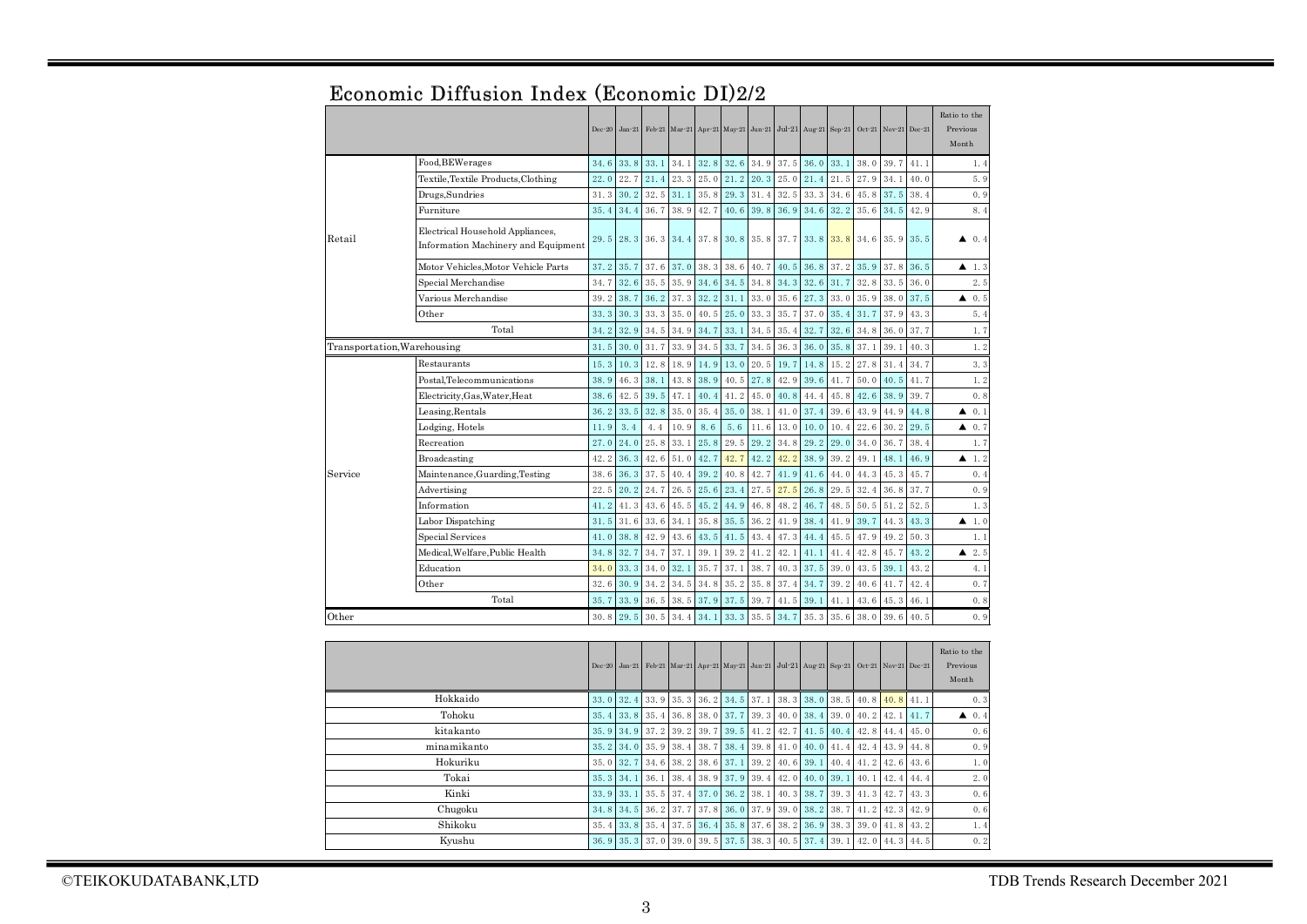# Appendix

## **1.Research Subjects(Companies researched: 23,826; Valid responses: 10,769; Response rate: 45.2%)**

1.Region

| $\sim$      |       |         |        |
|-------------|-------|---------|--------|
| Hokkaido    | 534   | Tokai   | 1,219  |
| Tohoku      | 766   | Kinki   | 1,847  |
| kitaKanto   | 814   | Chugoku | 629    |
| minamikanto | 3,223 | Shikoku | 346    |
| Hokuriku    | 582   | Kyushu  | 809    |
|             |       | Total   | 10,769 |

#### 2.Industry (10 Industries 51 Lines of business)

| Agriculture, Forestry, Fisheries |                                                                      | 65    |                             | Food.Beverages          |  |
|----------------------------------|----------------------------------------------------------------------|-------|-----------------------------|-------------------------|--|
| Finance                          |                                                                      | 107   |                             | Textile.Textile Produ   |  |
| Construction                     |                                                                      | 1,780 |                             | Drugs, Sundries         |  |
| Real Estate                      |                                                                      | 370   | Retail                      | Furniture               |  |
|                                  | Food, Beverages, Livestock Feed                                      | 348   | (447)                       | Electrical Household    |  |
|                                  | Textile, Textile Products, Clothing                                  | 110   |                             | Motor Vehicles, Moto    |  |
|                                  | Construction Materials, Furniture, Ceramics, Stone and Clay Products | 229   |                             | Special Merchandise     |  |
| Manufacturing<br>(2.966)         | Pulp, Paper and Paper Products                                       | 94    |                             | Various Merchandis      |  |
|                                  | Publishing, Printing                                                 | 167   |                             | Others                  |  |
|                                  | Chemical                                                             | 418   | Transportation, Warehousing |                         |  |
|                                  | Steel, Nonferrous Metals, Mining                                     | 524   |                             | Restaurants             |  |
|                                  | General Machinery                                                    | 488   |                             | Telecommunications      |  |
|                                  | <b>Electrical Machinery</b>                                          | 317   |                             | Electricity, Gas, Wate  |  |
|                                  | Transportation Machinery, Equipment                                  | 109   |                             | Leasing, Rentals        |  |
|                                  | Precision Machinery, Medical Instruments and Equipment               | 78    |                             | Lodging, Hotels         |  |
|                                  | Others                                                               | 84    |                             | Recreation              |  |
|                                  | Food, Beverages                                                      | 365   | Service                     | Broadcasting            |  |
|                                  | Textile, Textile Products, Clothing                                  | 173   | (1, 742)                    | Maintenance, Guard      |  |
|                                  | Construction Materials, Furniture, Ceramics, Stone and Clay Products | 318   |                             | Advertising             |  |
| Wholesale                        | Paper Products, Stationery, Books                                    | 98    |                             | Information             |  |
| (2,723)                          | Chemical                                                             | 264   |                             | Labor Dispatching       |  |
|                                  | Recycled Resources                                                   | 30    |                             | <b>Special Services</b> |  |
|                                  | Steel, Nonferrous Metals, Mining Products                            | 286   |                             | Medical, Welfare, Pul   |  |
|                                  | Machinery, Equipment                                                 | 859   |                             | Education               |  |
|                                  | Others                                                               | 330   |                             | Others                  |  |

| try, Fisheries                                                       | 65    |                             | Food, Beverages                                                      | 62     |
|----------------------------------------------------------------------|-------|-----------------------------|----------------------------------------------------------------------|--------|
|                                                                      | 107   |                             | Textile, Textile Products, Clothing                                  | 30     |
|                                                                      | 1,780 |                             | Drugs, Sundries                                                      | 23     |
|                                                                      | 370   | Retail                      | Furniture                                                            | 14     |
| Food, Beverages, Livestock Feed                                      | 348   | (447)                       | Electrical Household Appliances, Information Machinery and Equipment | 31     |
| Textile, Textile Products, Clothing                                  | 110   |                             | Motor Vehicles, Motor Vehicle Parts                                  | 74     |
| Construction Materials, Furniture, Ceramics, Stone and Clay Products | 229   |                             | Special Merchandise                                                  | 159    |
| Pulp, Paper and Paper Products                                       | 94    |                             | Various Merchandise                                                  | 44     |
| Publishing, Printing                                                 | 167   |                             | Others                                                               | 10     |
| Chemical                                                             | 418   | Transportation, Warehousing |                                                                      | 520    |
| Steel, Nonferrous Metals, Mining                                     | 524   |                             | Restaurants                                                          | 59     |
| General Machinery                                                    | 488   |                             | Telecommunications                                                   | 6      |
| <b>Electrical Machinery</b>                                          | 317   |                             | Electricity, Gas, Water, Heat                                        | 13     |
| Transportation Machinery, Equipment                                  | 109   |                             | Leasing, Rentals                                                     | 113    |
| Precision Machinery, Medical Instruments and Equipment               | 78    |                             | Lodging, Hotels                                                      | 35     |
| Others                                                               | 84    |                             | Recreation                                                           | 62     |
| Food, Beverages                                                      | 365   | Service                     | Broadcasting                                                         | 16     |
| Textile, Textile Products, Clothing                                  | 173   | (1,742)                     | Maintenance, Guarding, Testing                                       | 194    |
| Construction Materials, Furniture, Ceramics, Stone and Clay Products | 318   |                             | Advertising                                                          | 96     |
| Paper Products, Stationery, Books                                    | 98    |                             | Information                                                          | 451    |
| Chemical                                                             | 264   |                             | Labor Dispatching                                                    | 65     |
| Recycled Resources                                                   | 30    |                             | <b>Special Services</b>                                              | 295    |
| Steel, Nonferrous Metals, Mining Products                            | 286   |                             | Medical.Welfare.Public Health                                        | 111    |
| Machinery, Equipment                                                 | 859   |                             | Education                                                            | 32     |
| Others                                                               | 330   |                             | Others                                                               | 194    |
|                                                                      |       | Others                      |                                                                      | 49     |
|                                                                      |       |                             | Total                                                                | 10,769 |

3.Size

| ◡∸⊷                         |        |        |
|-----------------------------|--------|--------|
| Large Firms                 | 1.855  | 17.2%  |
| Small to Medium-sized Firms | 8.914  | 82.8%  |
| micro Firms                 | 3.158  | 29.3%  |
| Total                       | 10.769 | 100.0% |